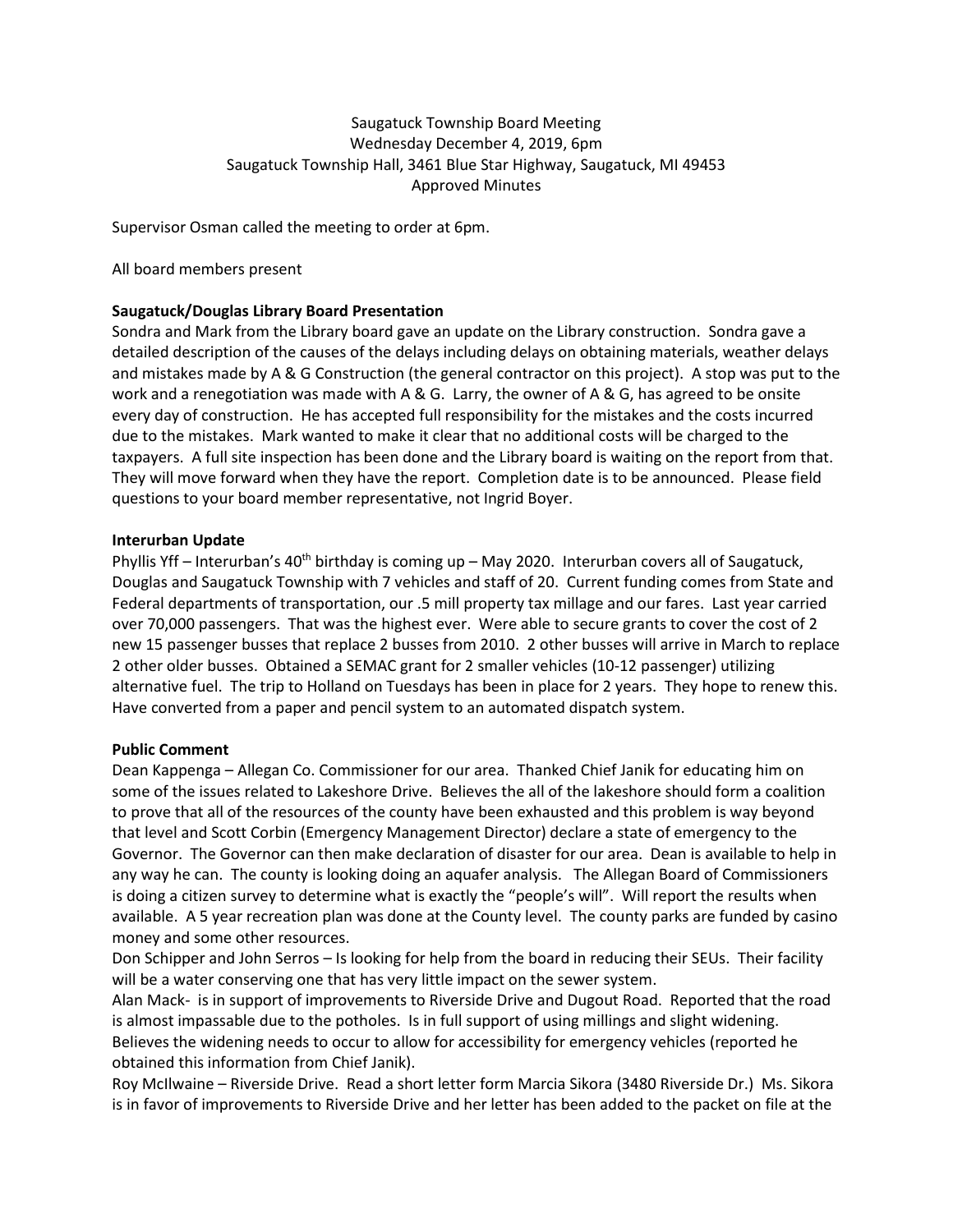Township office. Mr. McIlwaine also made his own statement regarding Dugout Road and Riverside Drive. Is in favor of improvements to Riverside Drive and Dugout Road to include limited tree removal and millings. Believes the current condition of the road is very poor and unsafe due to the tight road width. Mr. McIlwaine's letter is also on file as part of the December Township Board Meeting packet. Scott Stearns – Riverside Drive – There are significant variances and encroachments. Where the right of way is drawn on all of the maps is not where the road actually is. Is concerned and is also speaking on behalf of Paul McEnroe, about variances and encroachments. Believes we should hold off on this project. Reported there are a number of other residents that are not in favor of the work on Riverside. Recommends taking the time to form a consensus, make a plan and resolve the variances. Reports that Craig Atwood is aware of the variances. Believes the workorders are premature. More time is needed for further study and outreach to all stakeholders.

Alan Mack – is a year-round resident. Is not asking to move the road. Believes the millings is a compromise. Is asking for egress for the safe passage of fire engines. Is only asking for modest improvement.

Scott Stearns – has had a very large vehicle come to his house. This issue needs further study. Roy McIlwaine – the County does not plow north of Alan Mack's house. Reported he had to flag down a smaller County truck and they were willing to do it even though it was not scheduled to happen. When significant snowfall occurs, residents are stranded. Is only asking for modest improvements. This issue has been discussed for 20 years, so it is not being rushed.

#### **Approval of Agenda**

*Bigford– moved to approve the agenda as presented. Supported by Aldrich. Discussion: none. Approved 5-0.* 

#### **Invoices**

*Aldrich– Moved to approve all bills and payroll in the amount of \$49,446.00 as presented. Supported by Marcy. Discussion: None. Approved 5-0.* 

## **Treasurer's Report**

General fund bank balance = \$2.4M – holding steady

CD value = \$752 – up 1K from November

YTD – FY2020 (est. through 11/30/10) – revenue and expenses are about 20% below budgeted amount through November; both gaps will close in December. There are no departmental overages to report. Winter Tax Collection season began Monday; runs to February 29, 2020.

Board approval of December 4 and 13 tax disbursements is needed

*Helmrich moved to approve the December 5th disbursements in the amount of approximately \$35,000 to the 3 school districts, the township and the county that get disbursements from the summer tax season. Supported by Aldrich. Discussion: None. Approved 5-0.*

## **Minutes**

Helmrich pointed out some spelling and grammatical errors. *Helmrich moved to accept minutes as amended from November 6, 2019 regular meeting. Supported by Marcy. Discussion: None. Approved 5-0*

## **Correspondence**

Osman – we received a memo from Roy McIlwaine regarding the Blue Star Trail, a Library press release regarding the delay on the construction, a letter from Richard Bebe regarding the Blue Star Trail, a memo from John Williams regarding Riverside Drive, a letter from John and Laura Doerer regarding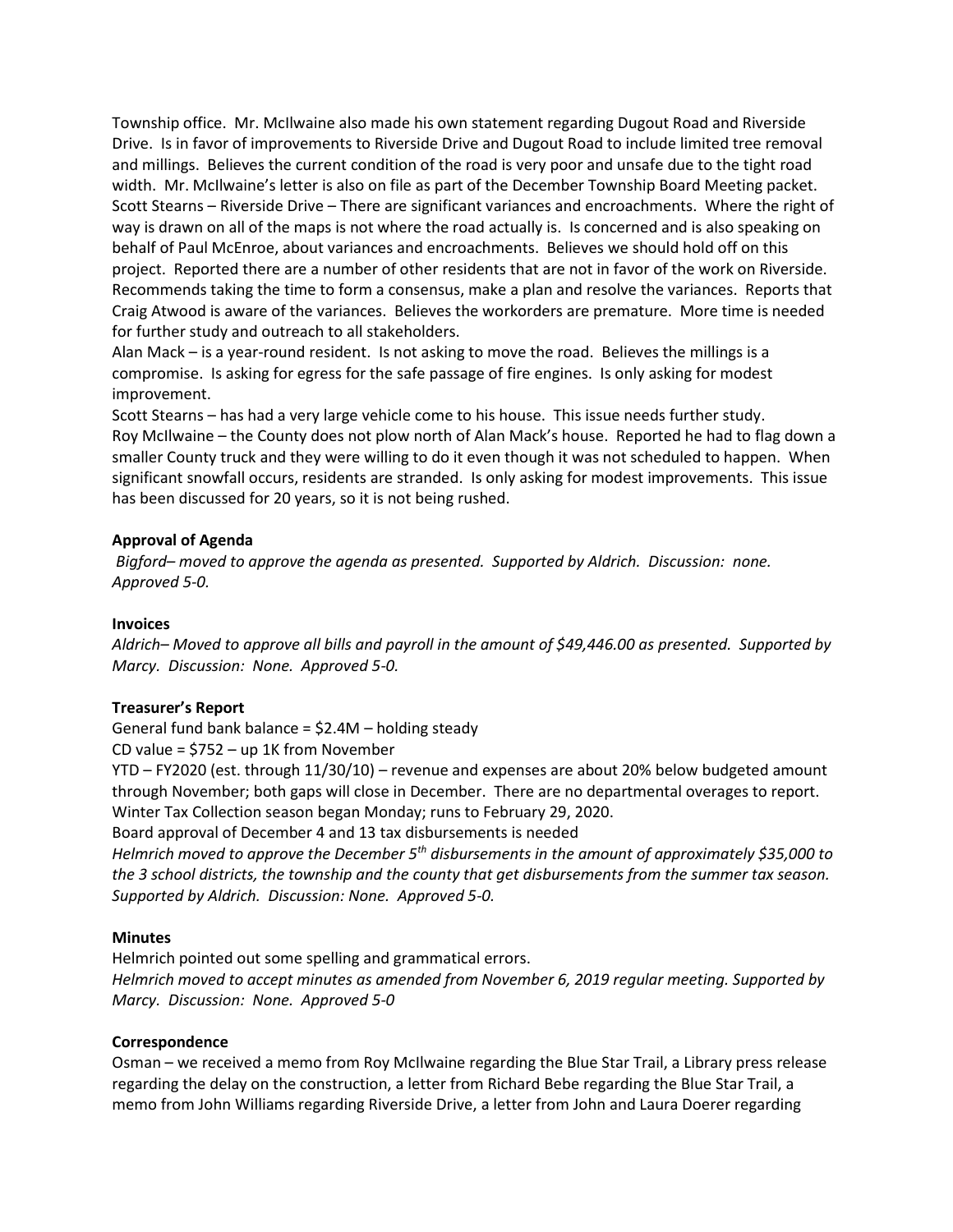Riverside Drive, a letter from Paul McEnroe regarding Riverside Drive and Dugout Road, a letter from Roy McIlwaine regarding Dugout Road and Riverside Drive, and a letter from Marcia Sikora regarding Riverside Drive and Dugout Road.

## **Blue Star Trail Joint Resolution Update**

Osman – Marcy and I have been appointed as the elected officials on this committee along with Ken Trester and Holly Leo from the city, and from Douglas, Kathy Mooradian and Jerry Donovan. A tentative meeting is scheduled for December 9 at 1pm.

# **2020 and 2021 Road Projects**

Osman – we have the 2020 road projects that include millings for Riverside Drive and Dugout Road. These will authorize work orders, not the actual work. We will have an additional chance to review the plans before approving them.

Graham – spoke with Craig Atwood at the County Road Commission today. He confirmed that approving the work orders initiates the process. It's a signal from the township that we have interest in pursuing these projects. The Commission then advances on to the design phase where they would specify what trees need to be removed and review the road right of way. Many of the questions brought up today and recently would be addressed in this phase if the township board decides to move forward with these work orders. If new challenges are uncovered, the township does have a chance to reexamine. This is the first step, not the last step. The concerns can only be addressed if we advance the work orders.

Aldrich – work would not happen till at least spring correct?

Graham – yes, it is the part of the cycle of road work

Helmrich – the Road Commission cannot accept a bid without the township board's approval, correct? Graham – yes, that is my understanding

Helmrich – the land conservancy has expressed concern. We need to be vigilant and watchful during this process

Osman – this is fairly common in older resort communities. Roads were placed where there was not a right of way and right of ways get abandoned. I think doing the design work for this would uncover all of those issues

Aldrich – we need to move on this in the sake of public safety

Bigford – we need the information provided by the work orders in order to proceed

Marcy – this has been a long-standing issue

*Aldrich moved to approve the 2020 local road project work orders, as presented, and authorize the Township Supervisor and Township Clerk to sign and return them to the Allegan County Road Commission. Supported by Marcy. Discussion: None. Approved 5-0.* 

Graham – at last meeting we were looking at potential amendments to the 2021 docket, but we did not have enough information at that time. You have in front of you proposed 2021 Road Plan Amendments, and an email from Jason Edwards, one of the head engineers at the Allegan County Road Commission. Wants to acknowledge how flexible, helpful and patient the Road Commission has been with the township during the transition of the last year. They have given us some additional recommendations and information regarding the 2021 road plan. Like at the November meeting where the township board approved amendments to the 2020 road plan, you all have the opportunity to adopt proposed amendments to the 2021 road plan. Staff can then move forward on work orders for 2021. The Road Commission is looking at extending selection timelines. We are trying to be as proactive as we can. *Marcy moved to approve the 2021 road plan amendments. Supported by Helmrich. Discussion: none. Approved 5-0.* 

Helmrich – question for Graham – do we know when the road millage would be put to the voters again?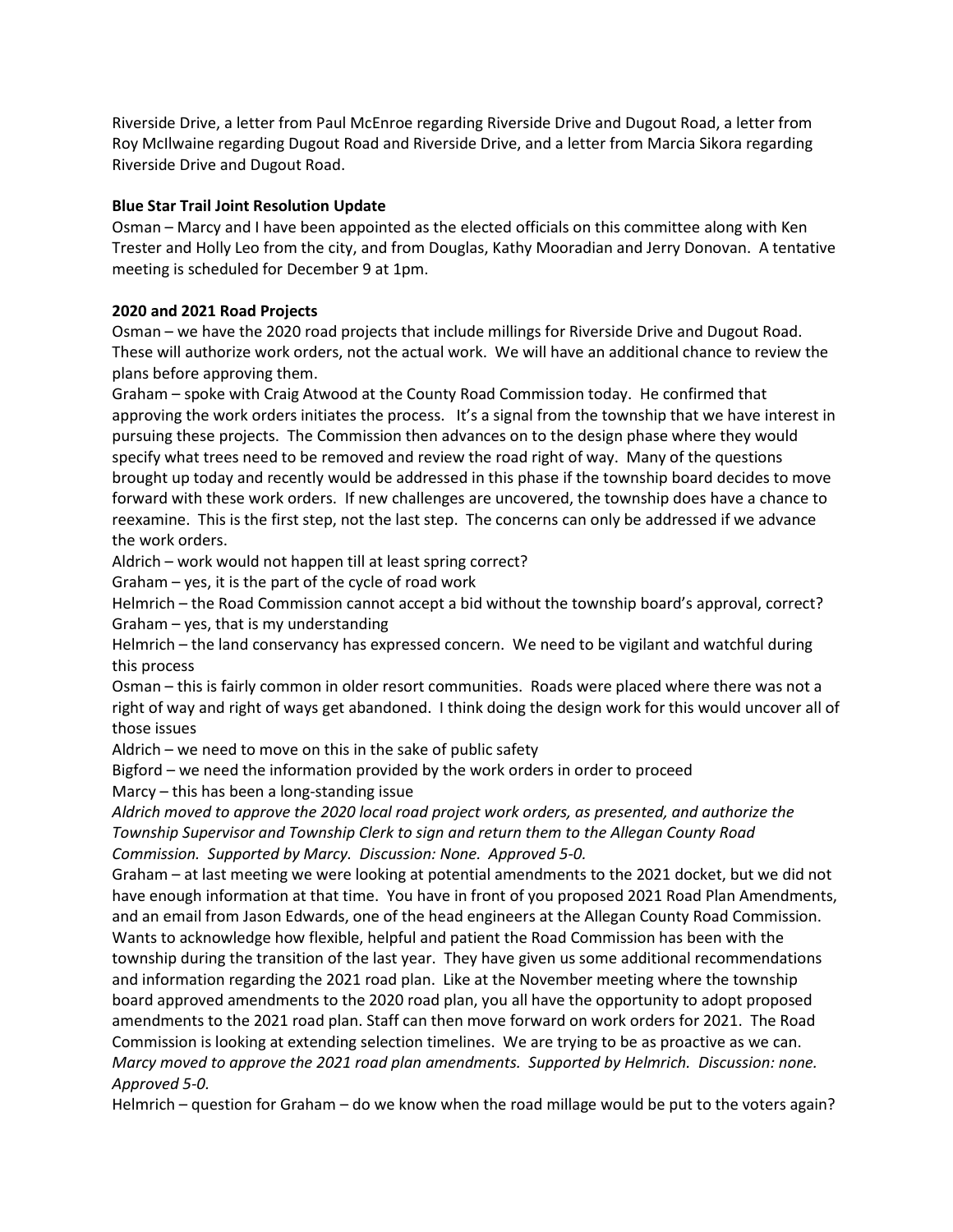Graham – one road millage expires at the end of 2021, and one expires at the end of 2022. The cemetery millage will expire first, then the two road mileages.

#### **236 Culver LLC – Connection Fee Review**

Osman – we have much information on this in front of us. We did receive a memo from the township engineer, Dana Burd outlining options. Burd writes "As a reminder, these fees are not established based on actual or expected water use. Rather, they are a part of the overall funding structure for the public water and sewer system". So, keep that in mind when we look at the 6 options he provided.

Helmrich - is interested in 2 of Burd's options. Does believe that we need to look into revising the antiquated REU schedule.

Graham – if any of these options are selected by the township board, there will be more research and work to be done.

Aldrich – option 3 seems like something we should look at. Read option 3. Believes more research is necessary. Likes options 3 and 4.

Helmrich – read option four.

Aldrich – who pays for the research?

Graham – it depends. If we respond to the memo, they would pay for it. If we are looking at revising the system as a whole, we would pay for it. If the board wants to go with option 6, my recommendation would be to ask Dana Burd, and Prein and Newhoff to put together a proposal regarding costs and what the project would entail.

Marcy – is the entire ordinance antiquated? This sounds like potentially a great deal of work for staff. Graham – there are some system wide changes listed in these options. The board has to decide if they are going to make an exception for one specific development or, if we have an issue with the system, then do we want to amend the whole system. There are levels of amending the system. Options 2 and 3 are specific to the developer and would require legal agreements with the developers. My

recommendation would be in the options directly related to the developer, the staff time and legal time and fees would be charged to the developers. In the past, the township has decided that public tax dollars should not be used to benefit one single development.

Helmrich – does think the REU system is really antiquated. There are new businesses and industries that are not included

Graham – the schedule was last reviewed in 1998. Much of the reason our utility system fees are set up the way they are is due to the multiple agreements we have with various partners. This is another piece of research that will be necessary if the board decides to change the system as a whole.

Helmrich – understands that we need to look at the agreements that we have with our various partners anyway.

Grahams – REU schedules are complex. We use these to fund our utility systems now and in the future. There is potential for long term consequences.

Bigford – there were so many things that needed to be brought up to date and modernized when we took office. The trustees, manager Graham, Lynee Wells, have done a fantastic job with much of this. We have to prioritize. We have to decide which one of the systems or which projects we will take on first. Do we do that based on the request of an individual or a developer.

Osman – going back to Burd's statement "these fees are not established based on actual or expected water use. Rather, they are part of the overall funding structure for the public water and sewer system". Does not think we change fees in order to make gas stations better, or make it easier to develop a grocery store. Singling out one type of business would not necessarily be the appropriate way to go. Kal-Lake needs to have input on this and we need information from our partners Marcy- maybe we can talk about this at our priority setting session. This is a decision we can't make tonight. So much more work and research are necessary.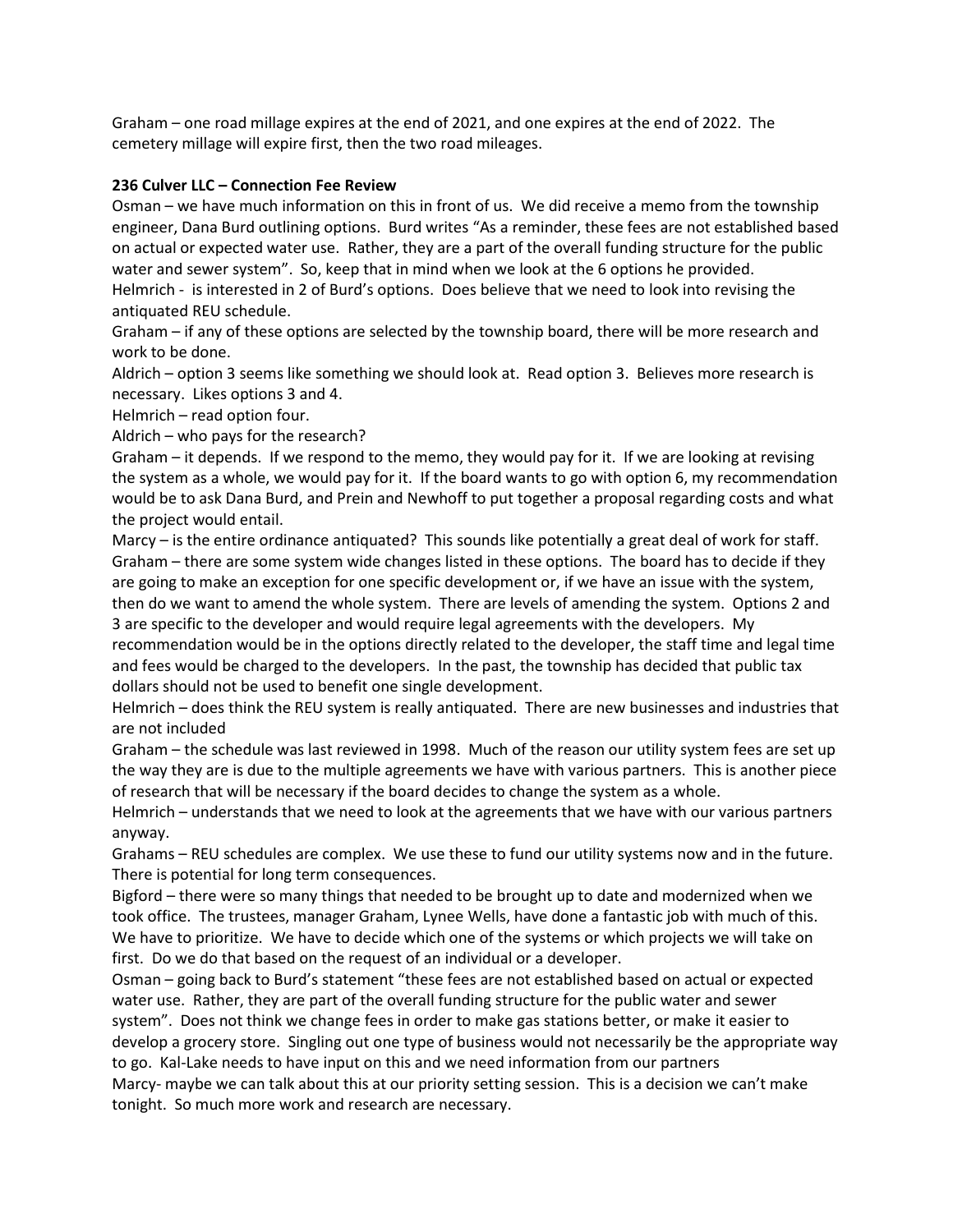Helmrich – would like to see how our schedule compares to other townships. This is an economic development issue.

Graham – we can get more detailed project proposals with cost estimates. This would help us prioritize. Helmrich – if we pursue obtaining project proposals, does that preclude us from making decisions more directly tied to individual need?

Graham – proposals would not be needed for all 6 options. It does not preclude responding to this specific situation. The board has the power to respond to this in any way they want.

Marcy – there is potential for offering relief later.

Graham – the developer can move forward with their project with the current connection fees. Osman – we don't have enough information to make a decision at this point. This will take a significant amount of time.

## **Adult Use Marijuana – Zoning and Regulatory Ordinance**

Helmrich – At the Planning Commission meeting on November 25, Nick Curcio, our outside legal representation gave a detailed report on Adult Use Marijuana. His power point presentation is part of the packet and it included regulatory options for Saugatuck Township. We are currently in an "opt out" phase. We had instructed Lynee Wells, our Zoning Administrator to do a redlined version of the Medical Marijuana ordinance. She marked that up just to show what an ordinance could look like for Adult Use. There was not a public hearing at the last Planning Commission meeting, but at Public Comment, 3 individuals spoke in favor of Adult Use Marijuana and one individual spoke in favor of Adult Use Marijuana depending on the source. Some of the members of the Planning Commission favored bringing this back to the voters. Other members felt that the voters spoke last year when 61% of the voters in Saugatuck Township supported Adult Use Marijuana. It was pointed out that if we chose the election route, then some of the regulation controls could be weakened. According to Nick Curcio, revenue sharing is not clear at this time, but there will be a tax on sales and there will be a percentage that will come back to our Township. The commission voted 6-1 to hold a public hearing regarding the acceptance or not of Adult Use Marijuana. This will be held at the regularly scheduled December Planning Commission meeting.

## **Michigan State Police Lease Renewal**

Graham -The lease expires at the end of 2019. It is a one-year lease. Believes that we have a good partnership with the Michigan State Police. Their presence is valued.

Aldrich – likes having the MSP as our neighbors.

*Bigford moved to authorize the Township Clerk to execute the proposed 2020 Rental Agreement between Saugatuck Township and the State of Michigan. Supported by Aldrich. Discussion: None. Approved 5-0.*

## **2020 Board Meeting Schedule**

Osman – we have 2 options to look at. The first Wednesday of the month or the second Wednesday of the month. *Helmrich moved to adopt for 2020, the calendar based on the board meeting on the second Wednesday of every month. Supported by Marcy. Discussion: Bigford- this is better in regards to election schedules. Roll Call Vote: All yes. Approved 5-0.* 

## **Planning Commission**

Report from PC member and Township Treasurer Helmrich - PC met November 25. There was a special approval use and a public hearing and a site plan review for a medical marijuana facility located on Blue Star and 64<sup>th</sup> owned by Aaron Smith. Approval was granted with 11 specific conditions.

## **Road Commission**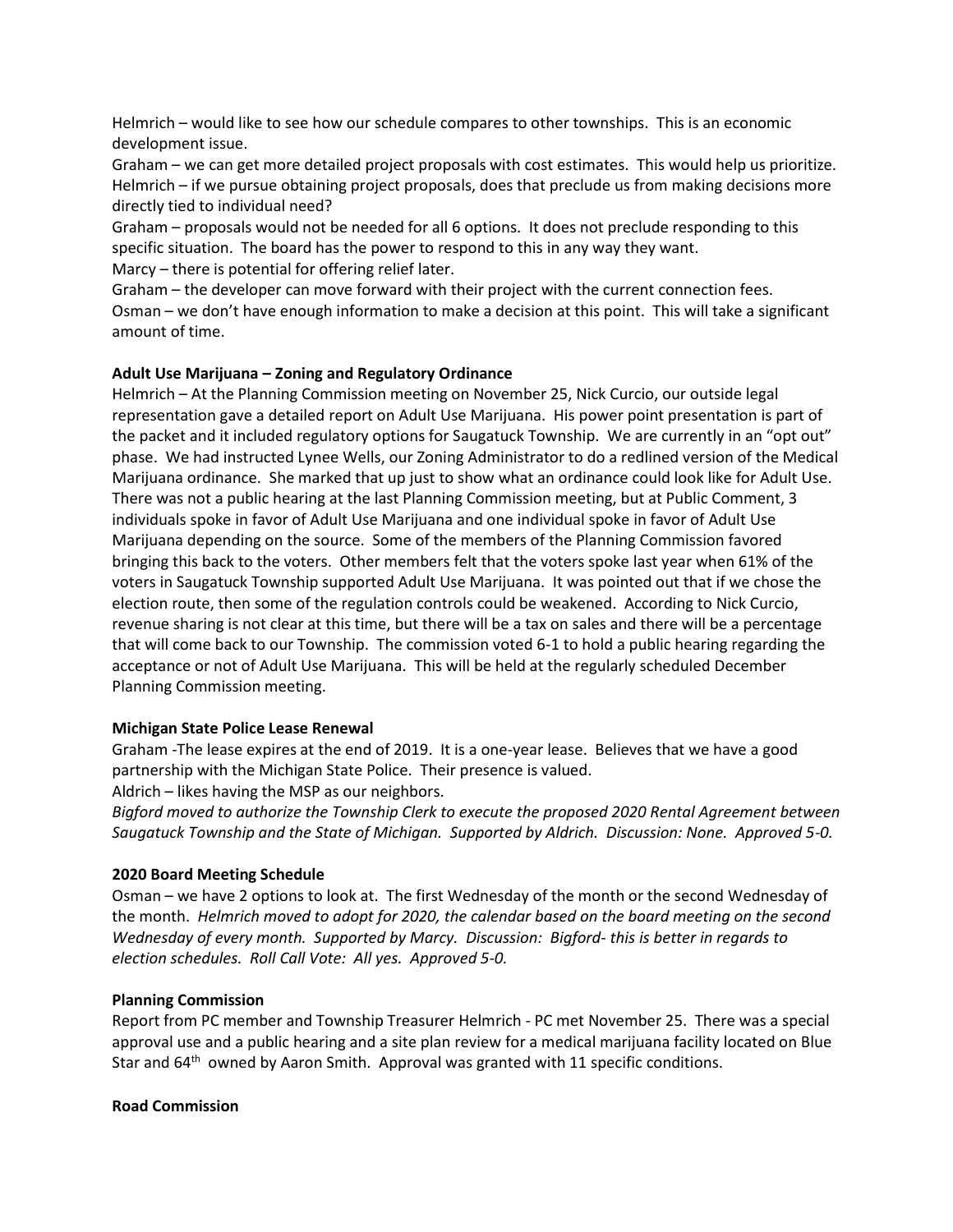Marcy- there is much going on between the Lakeshore and the ongoing projects. We are on top of it.

#### **Interurban**

The free Halloween service ran smooth in the area. Had six buses on the road with two dispatchers handling the phones and radio and had the entire staff including seasonal staff working plus our director. The free service is also offered on New Year's Eve. Board members unanimously approved holiday gratuities. A \$50 gift certificate to Super Valu as a token of appreciation at Thanksgiving and for a holiday bonus of \$150 for full time and \$100 for part time employees. Submitted by Lori Babinski, Saugatuck Township Rep.

#### **Fire Board**

There was a special tribute presented by Mary Whiteford's husband, because Mary was home recuperating from foot surgery, for Erin Wilkinson honoring her for her outstanding years of service to the tri-communities. It was signed by Mary, state senator Aric Nesbitt, Lieutenant Govenor Garlin Gilchrist, and Governor Gretchen Whitmer. There was also a special dedication on Engine 2112 in honor of Avery Betts. There was a lengthy discussion about the Lake Shore Drive washout, which Griffin is updating us on. November was another record, 78 calls, former high was 66. Many calls were due to weather that caused numerous downed power lines. 5 motor vehicle incidents. Grace of Douglas is coming in higher than previous years, 39 so far. There was one fire call that was concerning when responding. Smoke in the basement of Coral Gables. It turned out the flames from a heater ignited a wooden protective structure. Flames were most likely forced outside the heater due to high water level in basement.

#### **Parks Commission**

Searing – last parks meeting was cancelled due to weather. There was not much on the agenda. The Old Allegan Road sidewalk project will take place in the spring.

## **Kalamazoo Lake Water and Sewer Authority**

Mike McGuigan- the regular Kal-Lake meeting was held on November 18. The highlight was that the testing was complete on the NPDES permit and everything is great. The Bylaws discussion is ongoing between the 3 communities. Hopefully in the next month we will have something to review and discuss.

#### **Open Board Report**

Marcy- used the Interurban recently. This is an incredible service in our community. Helmrich- Is looking forward to the planning and goal setting session on the  $14<sup>th</sup>$ . Osman- Also values the Interurban. Knows someone who would not be able to get around without it.

#### **Manager Report**

Graham – included in the packet is a master projects list. It is likely not complete and it is a living document. This is meant to be a tool to spur on brainstorming and discussion regarding goal setting in the future. This list does not include day to day operations. Helps this helps the board and the community to understand the scope and spectrum of all of the projects.

The Township will be holding a special meeting on Saturday December 14 at 8am at the Old Douglas School House. The meeting will cover goal and priority setting. Al Vandenberg will be facilitating. Lakeshore Drive- it continues to change daily. There has been a sinkhole forming and sections of the road have been closed. The area partners are all working together for solutions. Many entities are working day and night to prioritize safety. Some lakeshore communities are passing resolutions regarding the challenges they are facing related to this issue. This could be a good step to get all levels